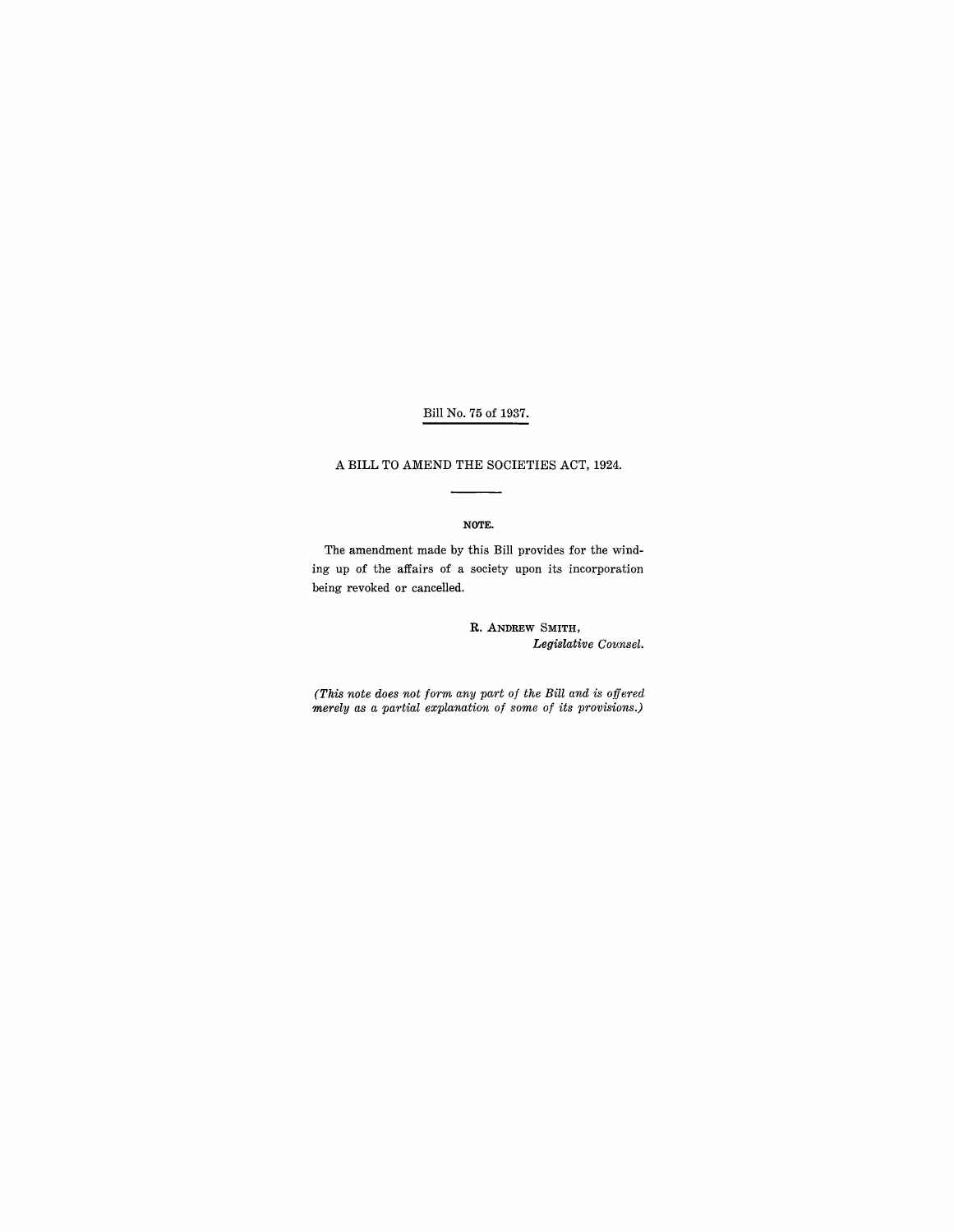# **BILL**

# No. 75 of 1937.

#### An Act to amend The Societies Act, 1924.

#### *(Assented to* , 1937.)

**HIS** MAJESTY, by and with the advice and consent of the Legislative Assembly of the Province of Alberta, enacts as follows:

**1.** This Act may be cited as *"The Societies Act, 1924, Amendment Act, 1937."* 

2. *The Societies Act, 1924*, being chapter 11 of the Sta-<br>tutes of Alberta, 1924, is hereby amended as to section 33<br>by adding at the end thereof the following:

"(3) Upon the revocation of the incorporation of a society, or upon the disorganization thereof, the Lieutenant Governor in Council may appoint a liquidator or liquidators<br>to wind up the affairs of the society, and the liquidator or<br>liquidators so appointed shall have and exercise all the<br>powers conferred by incorporation upon the s

**3.** This Act shall come into force on the day upon which it is assented to.  $\,$